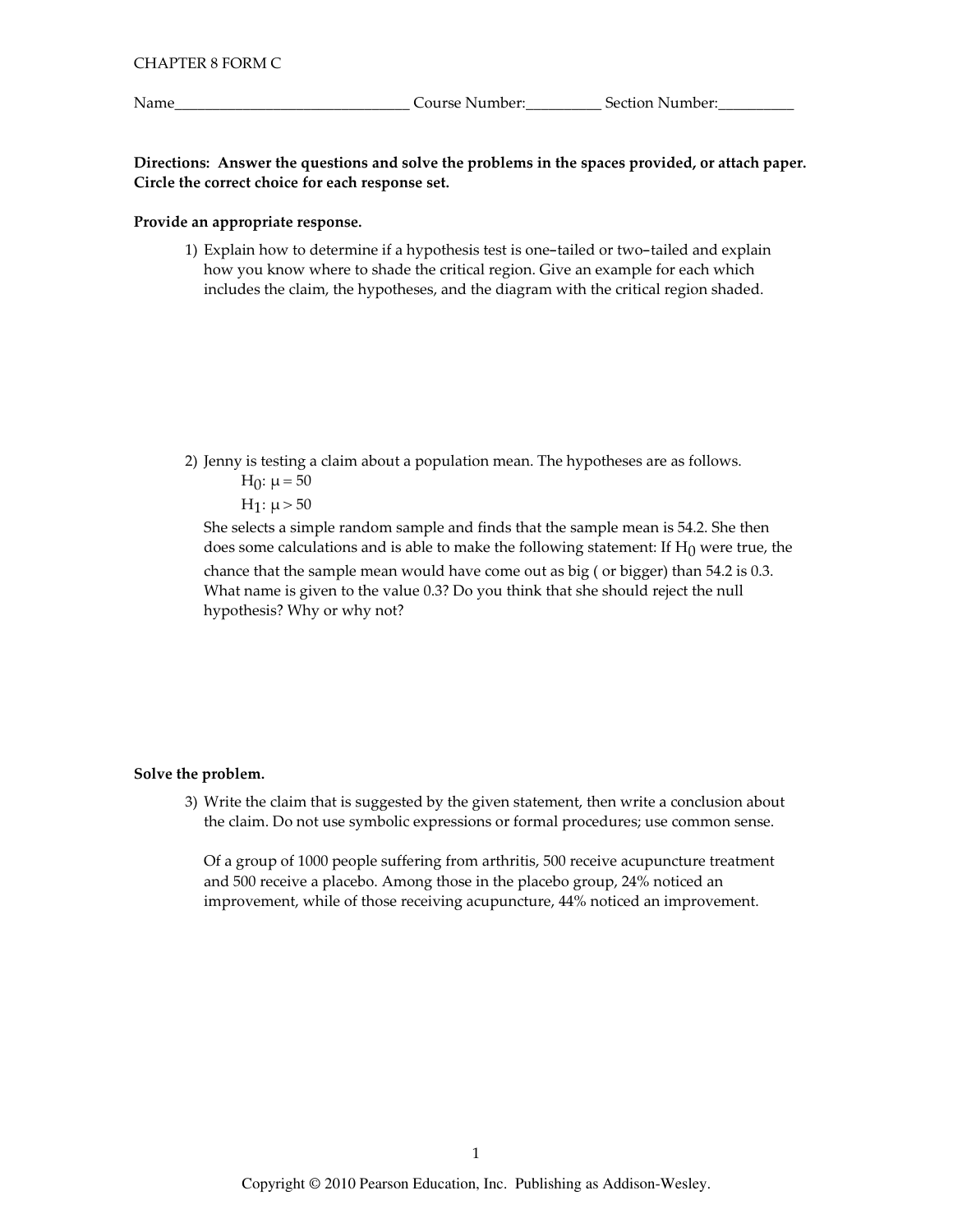## Express the null hypothesis and the alternative hypothesis in symbolic form. Use the correct symbol  $(\mu, p, \sigma)$  for the indicated parameter.

4) A researcher claims that the amounts of acetaminophen in a certain brand of cold tablets have a standard deviation different from the  $\sigma$  = 3.3 mg claimed by the manufacturer.

| A) H <sub>(1</sub> : $\sigma \neq 3.3$ mg | B) H <sub>0</sub> : $σ ≤ 3.3$ mg         |
|-------------------------------------------|------------------------------------------|
| $H_1: \sigma = 3.3$ mg                    | $H_1: \sigma > 3.3$ mg                   |
| C) H <sub>0</sub> : $\sigma$ = 3.3 mg     | D) H <sub>0</sub> : $\sigma \geq 3.3$ mg |
| $H_1: \sigma \neq 3.3$ mg                 | $H_1: \sigma < 3.3$ mg                   |

Assume that the data has a normal distribution and the number of observations is greater than fifty. Find the critical z value used to test a null hypothesis.

5)  $\alpha$  = 0.09 for a right-tailed test.

A) 
$$
\pm 1.96
$$
 B)  $\pm 1.34$  C) 1.34 D) 1.96

Find the value of the test statistic z using  $z = \frac{p - p}{\sqrt{\frac{pq}{n}}}$ .

6) The claim is that the proportion of drowning deaths of children attributable to beaches is more than 0.25, and the sample statistics include  $n = 700$  drowning deaths of children with 20% of them attributable to beaches.

|  | A) $-3.06$ | B) 2.94 | C) 3.06 | D) $-2.94$ |
|--|------------|---------|---------|------------|
|--|------------|---------|---------|------------|

Use the given information to find the P-value. Also, use a 0.05 significance level and state the conclusion about the null hypothesis (reject the null hypothesis or fail to reject the null hypothesis).

7) With H<sub>1</sub>:  $p > 0.267$ , the test statistic is  $z = 1.56$ .

A) 0.1188; reject the null hypothesis

B) 0.0594; fail to reject the null hypothesis

C) 0.9406; fail to reject the null hypothesis

D) 0.0594; reject the null hypothesis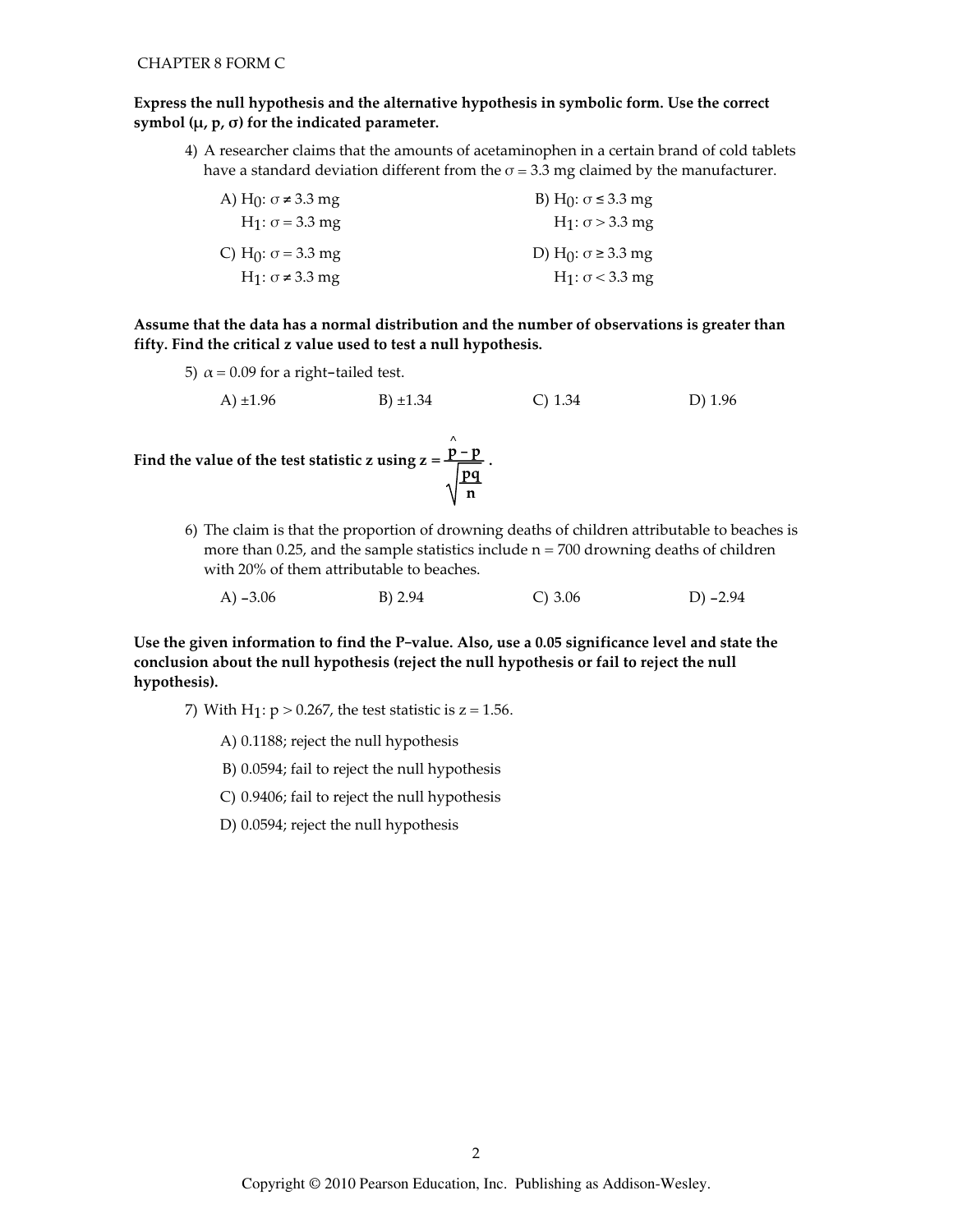## Formulate the indicated conclusion in nontechnical terms. Be sure to address the original claim.

- 8) The manufacturer of a refrigerator system for beer kegs produces refrigerators that are supposed to maintain a true mean temperature,  $\mu$ , of 45°F, ideal for a certain type of German pilsner. The owner of the brewery does not agree with the refrigerator manufacturer, and claims he can prove that the true mean temperature is incorrect. Assuming that a hypothesis test of the claim has been conducted and that the conclusion is to reject the null hypothesis, state the conclusion in nontechnical terms.
	- A) There is not sufficient evidence to support the claim that the mean temperature is equal to  $45^{\circ}$ F.
	- B) There is sufficient evidence to support the claim that the mean temperature is different from 45°F.
	- C) There is sufficient evidence to support the claim that the mean temperature is equal to 45°F.
	- D) There is not sufficient evidence to support the claim that the mean temperature is different from 45°F.

## Assume that a hypothesis test of the given claim will be conducted. Identify the type I or type II error for the test.

- 9) A skeptical paranormal researcher claims that the proportion of Americans that have seen a UFO is less than 5 in a thousand. Identify the type I error for the test.
	- A) Reject the claim that the proportion of Americans that have seen a UFO is equal to 5 in a thousand when that proportion is actually less than 5 in a thousand.
	- B) Reject the claim that the proportion of Americans that have seen a UFO is equal to 5 in a thousand when that proportion is actually 5 in a thousand.
	- C) Fail to reject the claim that the proportion of Americans that have seen a UFO is equal to 5 in a thousand when that proportion is actually less than 5 in a thousand.
	- D) Fail to reject the claim that the proportion of Americans that have seen a UFO is equal to 5 in a thousand when that proportion is actually greater than 5 in a thousand.

## Identify the null hypothesis, alternative hypothesis, test statistic, P-value, conclusion about the null hypothesis, and final conclusion that addresses the original claim.

10) In a clinical study of an allergy drug, 108 of the 202 subjects reported experiencing significant relief from their symptoms. At the 0.01 significance level, test the claim that more than half of all those using the drug experience relief.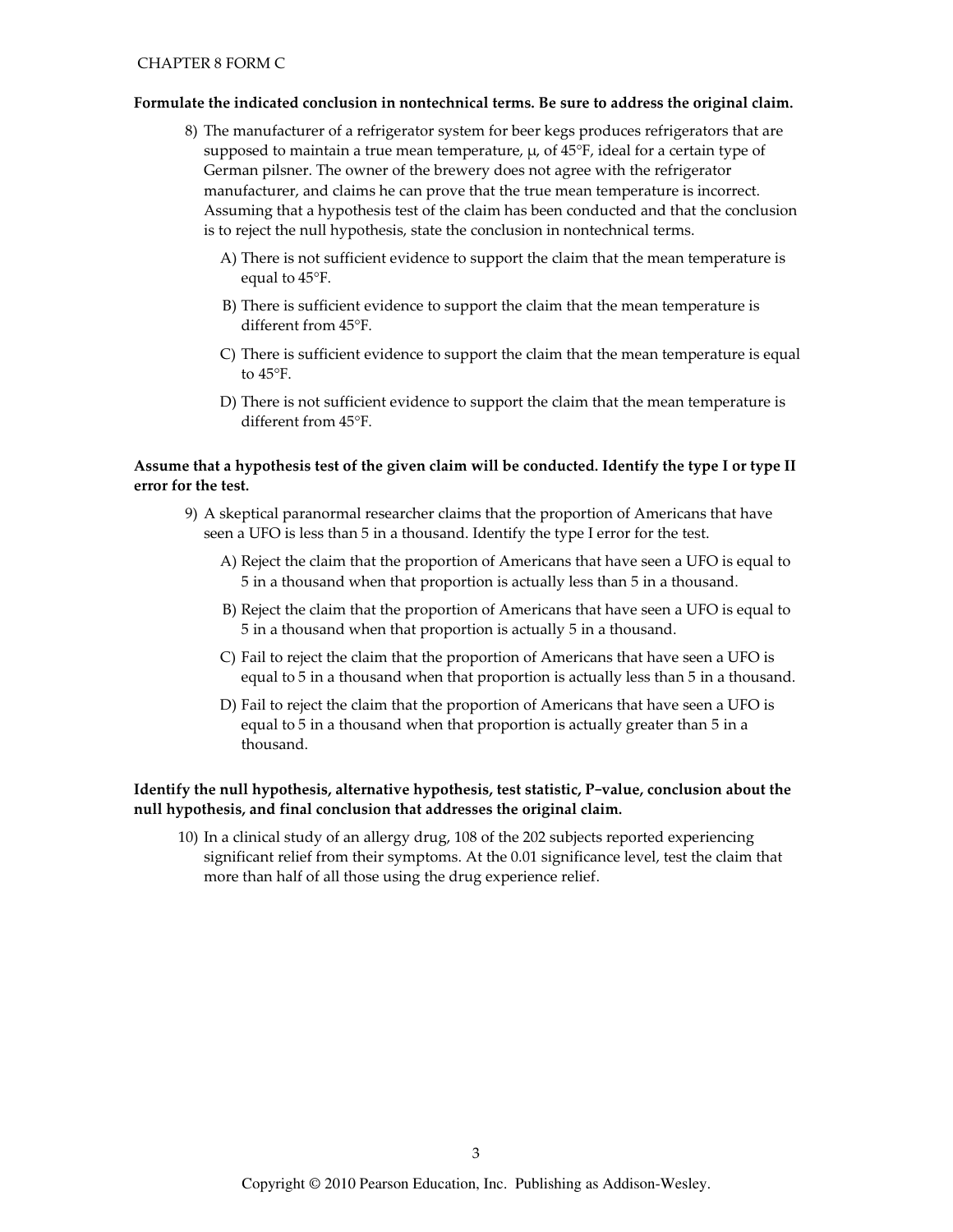#### **CHAPTER 8 FORM C**

#### Find the P-value for the indicated hypothesis test.

- 11) A manufacturer claims that fewer than 6% of its fax machines are defective. In a random sample of 97 such fax machines, 5% are defective. Find the P-value for a test of the manufacturer's claim.
	- $C) 0.3264$ A) 0.1591 B) 0.1736 D) 0.3409

### Determine whether the given conditions justify testing a claim about a population mean  $\mu$ .

- 12) For a simple random sample, the size is  $n = 25$ ,  $\sigma = 5.93$ , and the original population is normally distributed.
	- A) Yes B) No

## Identify the null hypothesis, alternative hypothesis, test statistic, P-value, conclusion about the null hypothesis, and final conclusion that addresses the original claim.

13) A random sample of 100 pumpkins is obtained and the mean circumference is found to be 40.5 cm. Assuming that the population standard deviation is known to be 1.6 cm, use a 0.05 significance level to test the claim that the mean circumference of all pumpkins is equal to 39.9 cm.

Test the given claim. Use the P-value method or the traditional method as indicated. Identify the null hypothesis, alternative hypothesis, test statistic, critical value(s) or P-value, conclusion about the null hypothesis, and final conclusion that addresses the original claim.

14) The maximum acceptable level of a certain toxic chemical in vegetables has been set at 0.4 parts per million (ppm). A consumer health group measured the level of the chemical in a random sample of tomatoes obtained from one producer. The levels, in ppm, are shown below.

|  | 0.31 0.47 0.19 0.72 0.56 |  |
|--|--------------------------|--|
|  | 0.91 0.29 0.83 0.49 0.28 |  |
|  | 0.31 0.46 0.25 0.34 0.17 |  |
|  | 0.58 0.19 0.26 0.47 0.81 |  |

Do the data provide sufficient evidence to support the claim that the mean level of the chemical in tomatoes from this producer is greater than the recommended level of 0.4 ppm? Use a 0.05 significance level to test the claim that these sample levels come from a population with a mean greater than 0.4 ppm. Use the P-value method of testing hypotheses. Assume that the standard deviation of levels of the chemical in all such tomatoes is 0.21 ppm.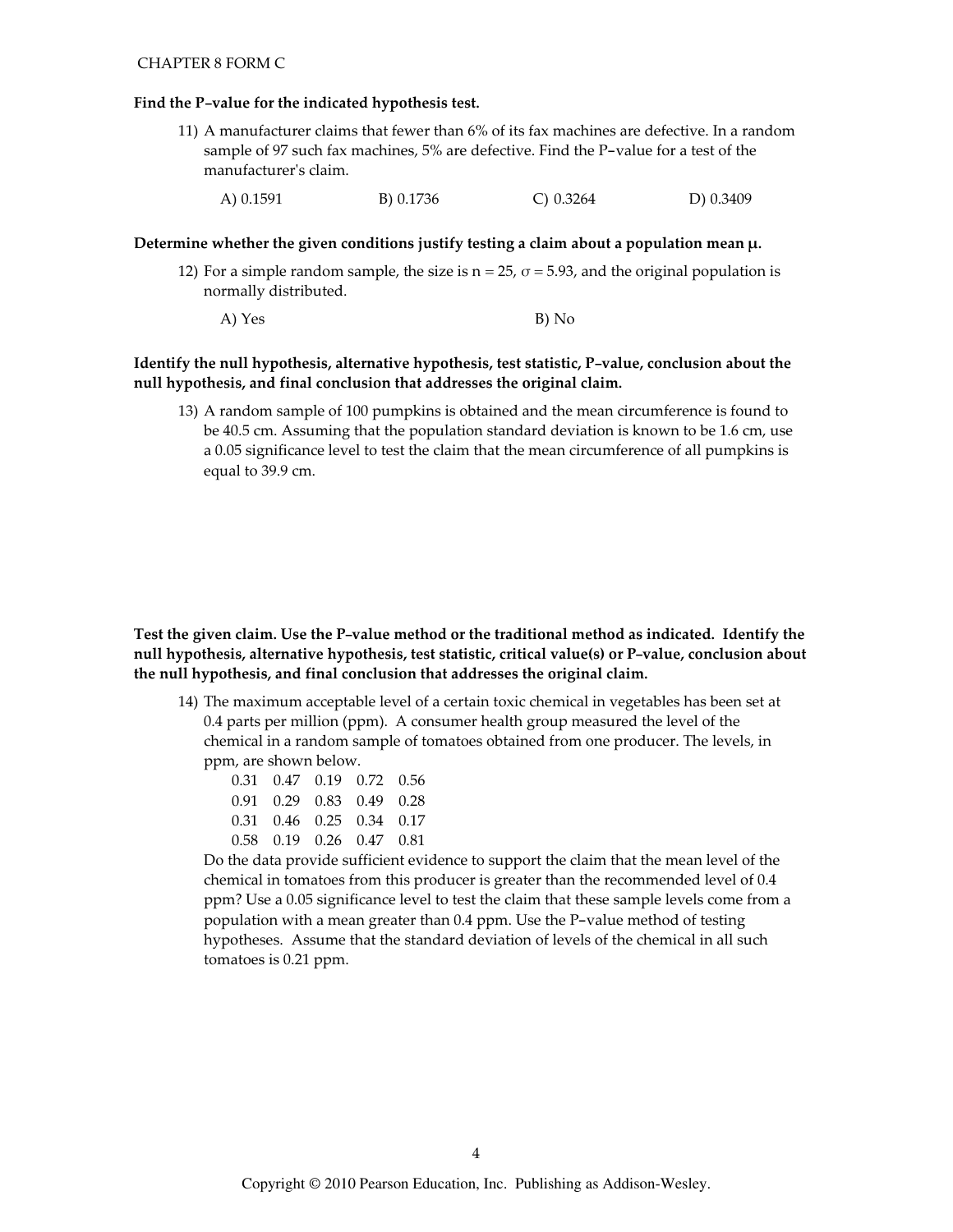## Determine whether the hypothesis test involves a sampling distribution of means that is a normal distribution, Student t distribution, or neither.

- 15) Claim:  $\mu$  = 78. Sample data:  $n = 24$ ,  $\overline{x} = 101$ , s = 15.3. The sample data, for this simple random sample, appear to come from a population with a distribution that is very far from normal, and  $\sigma$  is unknown.
	- C) Student t A) Neither B) Normal

Assume that a simple random sample has been selected from a normally distributed population. Find the test statistic, P-value, critical value(s), and state the final conclusion.

16) Test the claim that the mean age of the prison population in one city is less than 26 years. Sample data are summarized as  $n = 25$ ,  $\overline{x} = 24.4$  years, and s = 9.2 years. Use a significance level of  $\alpha$  = 0.05.

Assume that a simple random sample has been selected from a normally distributed population and test the given claim. Use either the traditional method or P-value method as indicated. Identify the null and alternative hypotheses, test statistic, critical value(s) or P-value (or range of P-values) as appropriate, and state the final conclusion that addresses the original claim.

17) A light-bulb manufacturer advertises that the average life for its light bulbs is 900 hours. A random sample of 15 of its light bulbs resulted in the following lives in hours.

|  |  | 995 590 510 539 739 917 571 555 |  |  |
|--|--|---------------------------------|--|--|
|  |  | 916 728 664 693 708 887 849     |  |  |

At the 10% significance level, test the claim that the sample is from a population with a mean life of 900 hours. Use the P-value method of testing hypotheses.

18) A large software company gives job applicants a test of programming ability and the mean for that test has been 160 in the past. Twenty-five job applicants are randomly selected from one large university and they produce a mean score and standard deviation of 183 and 12, respectively. Use a 0.05 level of significance to test the claim that this sample comes from a population with a mean score greater than 160. Use the P-value method of testing hypotheses.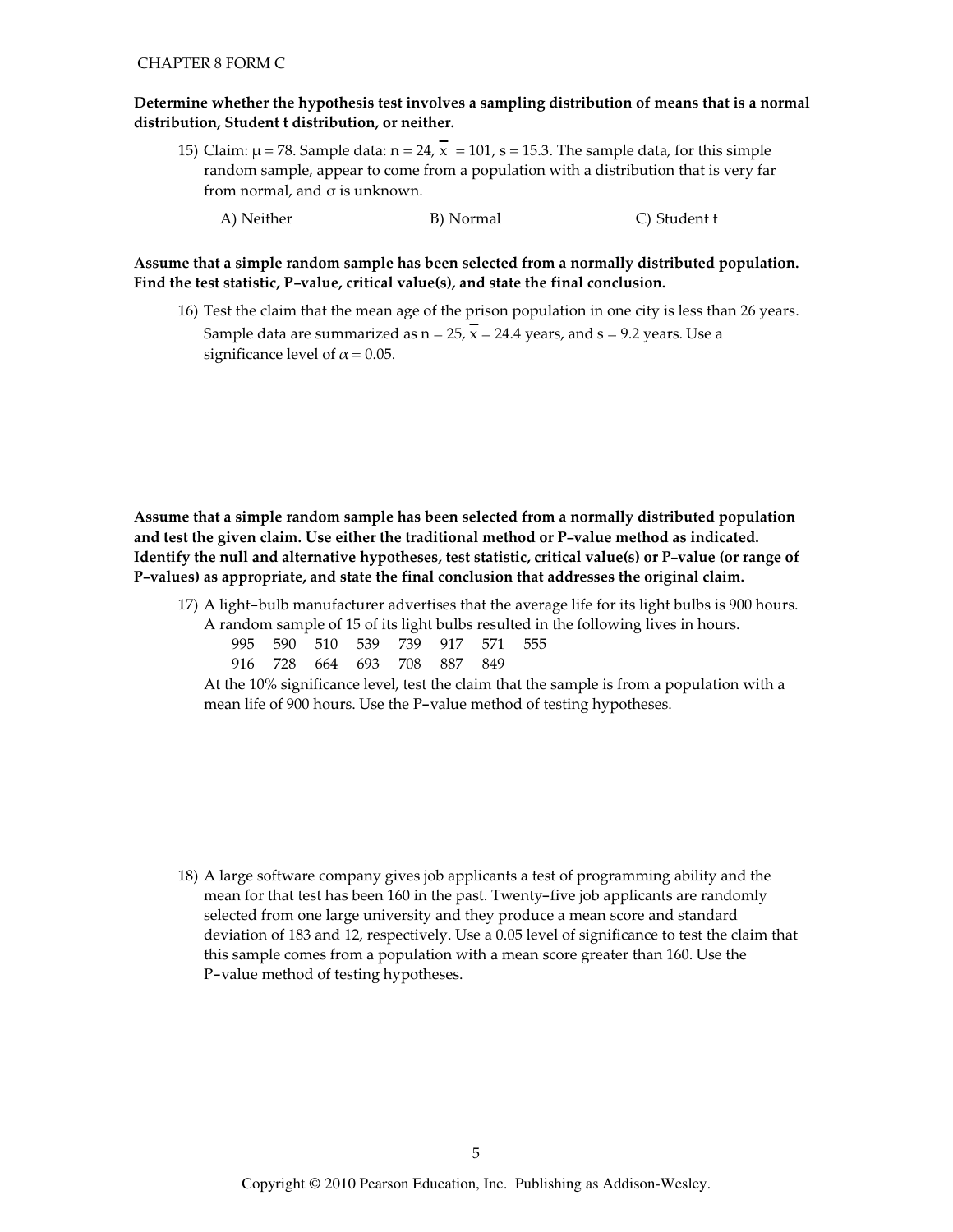Find the critical value or values of  $\chi^2$  based on the given information.

| 19) H <sub>1</sub> : σ > 3.5 |          |              |           |
|------------------------------|----------|--------------|-----------|
| $n = 14$                     |          |              |           |
| $\alpha = 0.05$              |          |              |           |
| A) 23.685                    | B) 5.892 | $C$ ) 22.362 | D) 24.736 |

Use the traditional method to test the given hypothesis. Assume that the population is normally distributed and that the sample has been randomly selected.

20) Systolic blood pressure levels for men have a standard deviation of 19.7 mm Hg. A random sample of 31 women resulted in blood pressure levels with a standard deviation of 23.2 mm Hg. Use a 0.05 significance level to test the claim that blood pressure levels for women have the same variation as those for men.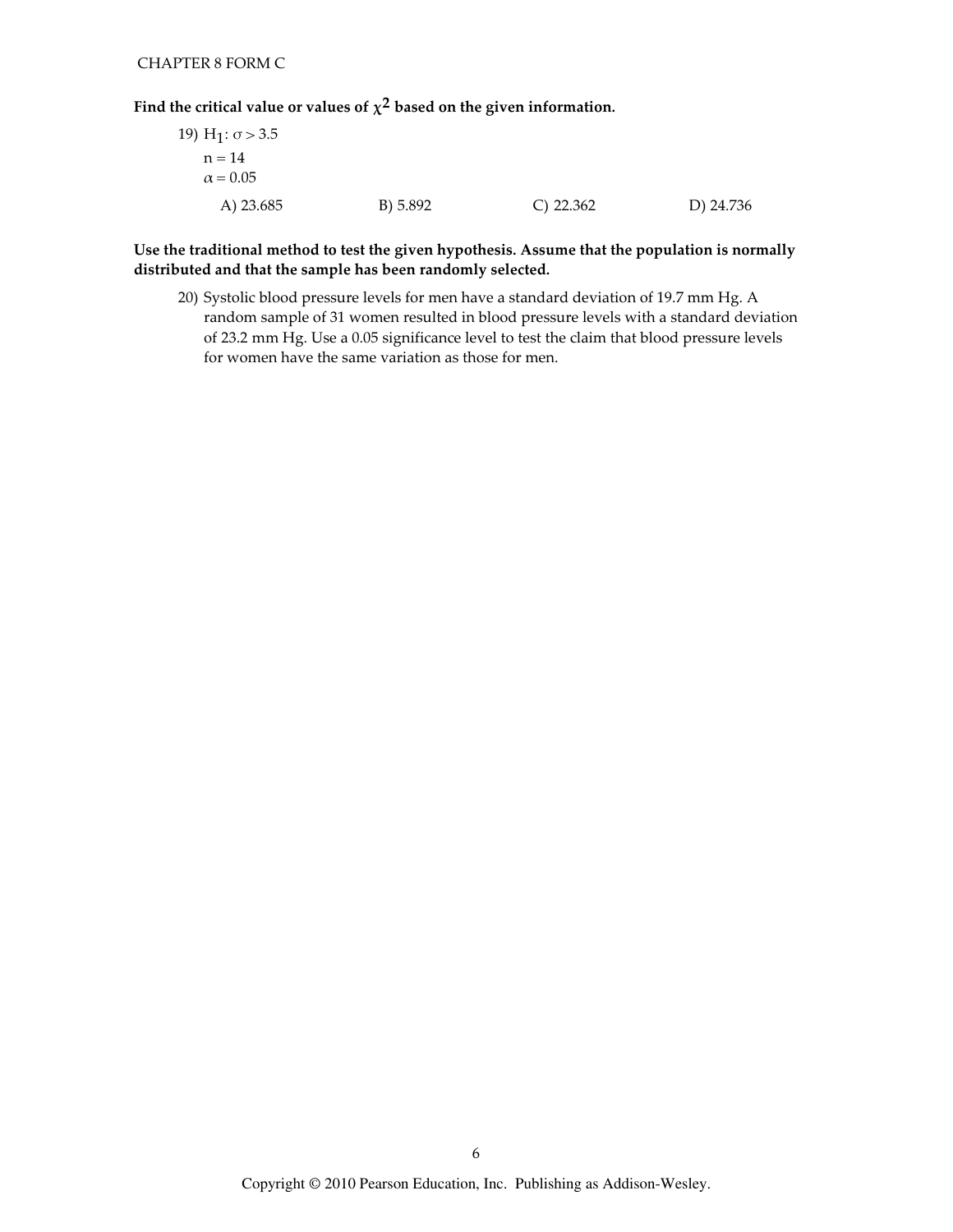# Answer Key Testname: CHAPTER 8 FORM C

- 1) Examples will vary. Relational operators in the alternative hypothesis indicate whether the test is one-tailed or two-tailed. Strict inequalities determine one-tailed tests, whereas "not equal to" and "different from" determine two-tailed tests. The critical region begins at the critical value for one-tailed tests and at both critical values for two-tailed tests. Shading begins at the critical value(s) and extends to the tails of the distribution.
- 2) 0.3 is the P-value. Since the P-value is large, she should not reject the null hypothesis. If  $H_0$ were true, the sample mean could easily be as big as 54.2 by chance. So there is not sufficient evidence to reject H<sub>0</sub> in favor of the alternative H<sub>1</sub>:  $\mu$  > 50.
- 3) The claim is that the proportion who notice an improvement in the treatment group is greater than the proportion who notice an improvement in the placebo group, i.e. that acupuncture is more effective than a placebo. If the acupuncture treatment and the placebo were equally effective, it would be very unlikely that the percentage of people in the group who notice an improvement in the acupuncture group would be so much greater than the percentage of people who notice an improvement in the placeboa group. The claim that acupuncture is more effective than a placebo therefore seems reasonable.
- 4) C
- $5)$  C
- 6) A
- $7) B$
- 8) B
- 9) B
- 10) H<sub>0</sub>:  $p = 0.5$ . H<sub>1</sub>:  $p > 0.5$ . Test statistic:  $z = 0.99$ . P-value:  $p = 0.1611$ .

Critical value:  $z = 2.33$ . Fail to reject null hypothesis. There is not sufficient evidence to support the claim that more than half of all those using the drug experience relief.

- 11) D
- 12) A
- 13) H<sub>0</sub>:  $\mu$  = 39.9; H<sub>1</sub>:  $\mu$  ≠ 39.9. Test statistic: z = 3.75. P-value: 0.0002. Reject H<sub>0</sub>. There is sufficient evidence to warrant rejection of the claim that the mean circumference of all pumpkins equals 39.9 cm.
- 14)  $H_0$ :  $\mu$  = 0.4 ppm

 $H_1: \mu > 0.4$  ppm

Test statistic:  $z = 0.95$ 

P-value: 0.1711 (by Table A-2); P-value = 0.1716 (by STATDISK & TI-84+ calculator, given more precision for the test statistic,  $z = 0.9477$ .)

Do not reject  $H_0$  At the 5% significance level, the data do not provide sufficient evidence to support the claim that the mean level of the chemical in tomatoes from this producer is greater than the recommended level of 0.4 ppm.

- 15) A
- 16)  $\alpha = 0.05$

Test statistic:  $t = -0.87$ 

P-value:  $p = 0.1966$  (by STATDISK & TI-84+ calculator); P-value > .10 (by Table A-3) Critical value:  $t = -1.711$ 

Because the test statistic,  $t > -1.711$ , we do not reject the null hypothesis. There is not sufficient evidence to support the claim that the mean age of the prison population in this city is less than 26 years.